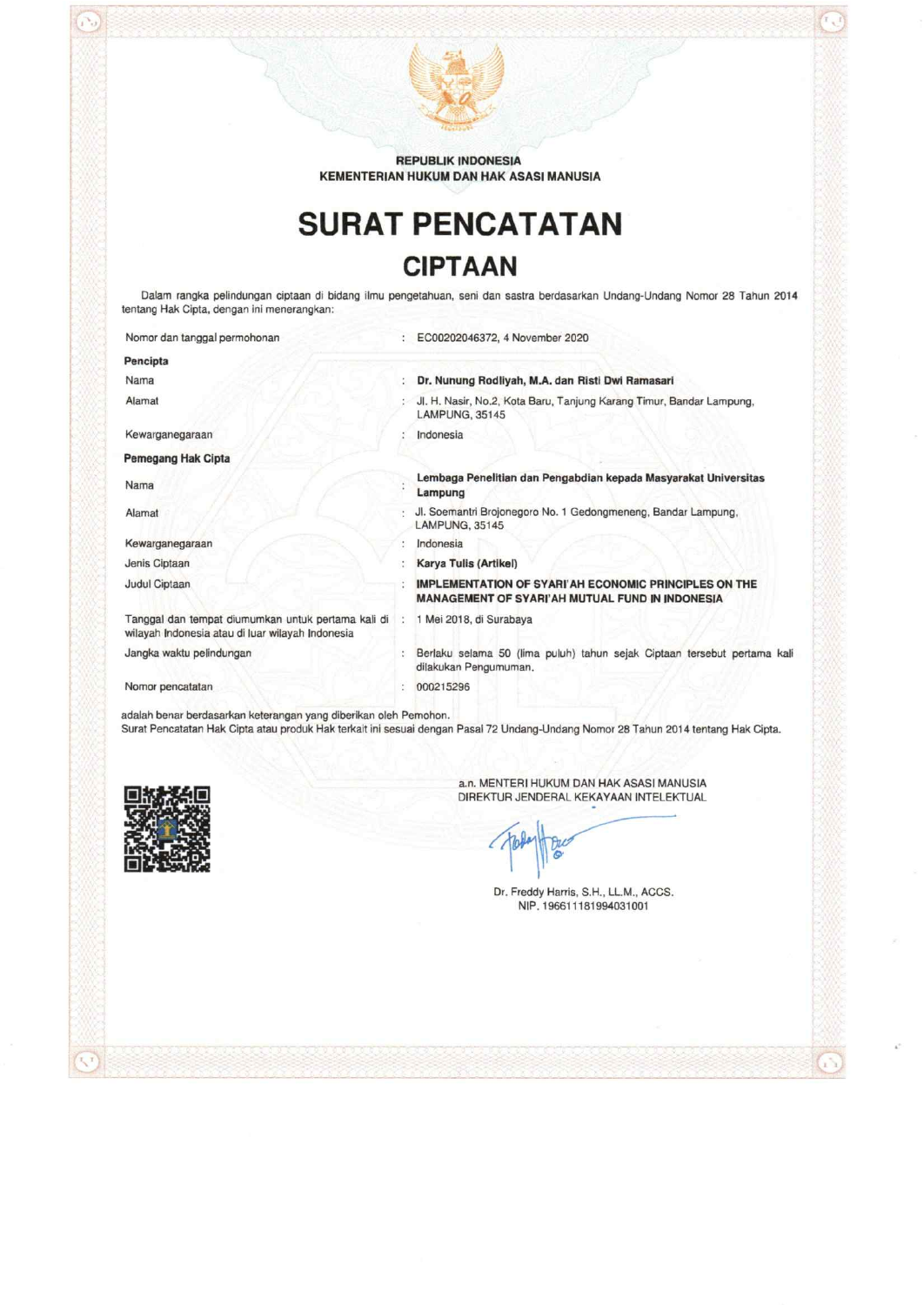### **Nunung Rodliyah:** Implementation of Syari'ah 316



FAKULTAS HUKUM UNIVERSITAS AIRLANGGA

Volume 33 No. 2, Mei 2018 DOI: 10.20473/ydk.v33i2.7380 Fakultas Hukum Universitas Airlangga, Jalan Dharmawangsa Dalam Selatan Surabaya, 60286 Indonesia, +6231-5023151/5023252 Fax +6231-5020454, E-mail: yuridika@fh.unair.ac.id Yuridika (ISSN: 0215-840X | e-ISSN: 2528-3103) by http://e-journal.unair.ac.id/index.php/YDK/index under a Creative Commons Attribution-NonCommercial-ShareAlike 4.0 International License. @ 0®



Article history: Submitted 17 January 2018; Accepted 5 March 2018; Available Online 1 May 2018

## **IMPLEMENTATION OF SYARI'AH ECONOMIC PRINCIPLES ON THE MANAGEMENT OF SYARI'AH MUTUAL FUND IN INDONESIA**

### **Nunung Rodliyah dan Risti Dwi Ramasari**

nunungradliyah@yahoo.com Universitas Lampung

#### **Abstract**

The role of islamic financial system in Indonesia has been shown to support the creation of higher economic development, and also support the establishment of a more stable financial system, to achieve the well-being of individuals and society. The entry of islamic financial system in Indonesia made a new breakthrough in the syari'ah capital market. One of the products of syari'ah capital market is syari'ah mutual fund. Syari'ah mutual funds are contributors in the field of Syariah Economic Law. The development of sharia economic finance in Indonesia to date still in line with the business model. This is due to the development products of market-driven syari'ah financial system in fulfilling demand in the real sector. Syari'ah financial institution have not been so familiar in the midst of Indonesian society due to the new condition, is something reasonable if not widely known then syari'ah financial institution still lose many consumers than conventional financial institutions. Implementation of the transaction contract should not be contrary to the islamic Syari'ah, whether prohibited because forbidden in addition to the substance, which contains tadlis, ihtikar, ba'i najasy, garar, and usury, an because unauthorized, i.e. the order and conditions.

**Keywords:** Syari'ah Economics Law; Syari'ah Mutual funds; Implementation.

### *Abstrak*

*Peran sistem keuangan Islam di Indonesia telah ditunjukkan untuk mendukung terciptanya pembangunan ekonomi yang lebih tinggi, dan juga mendukung pembentukan sistem keuangan yang lebih stabil, untuk mencapai kesejahteraan individu dan masyarakat. Masuknya sistem keuangan Islam di Indonesia membuat terobosan baru di pasar modal syari'ah. Salah satu produk dari pasar modal syari'ah adalah reksadana syari'ah. Reksadana syari'ah adalah kontributor di bidang hukum ekonomi syariah. Perkembangan pembiayaan ekonomi syariah di Indonesia hingga saat ini masih sejalan dengan model bisnis. Hal ini disebabkan oleh pengembangan produk sistem keuangan syariah yang didorong pasar dalam memenuhi permintaan di sektor riil. Lembaga keuangan syari'ah belum begitu akrab di tengah masyarakat Indonesia karena kondisi baru, adalah sesuatu yang wajar jika tidak dikenal secara luas maka lembaga keuangan syari'ah masih kehilangan banyak konsumen daripada lembaga keuangan konvensional. Penerapan akad transaksi tidak boleh bertentangan dengan syari'ah Islam, baik dilarang karena haram selain zatnya, yakni mengandung tadlis, ihtikar, ba'i najasy, garar, dan riba, maupun karena tidak sah akadnya, yakni rukun dan syarat yang tidak terpenuhi, terjadi ta'alluq, serta terjadi dua akad dalam satu transaksi secara bersamaan. Kata Kunci: Hukum Ekonomi Syariah; Reksadana Syariah; Penerapan.*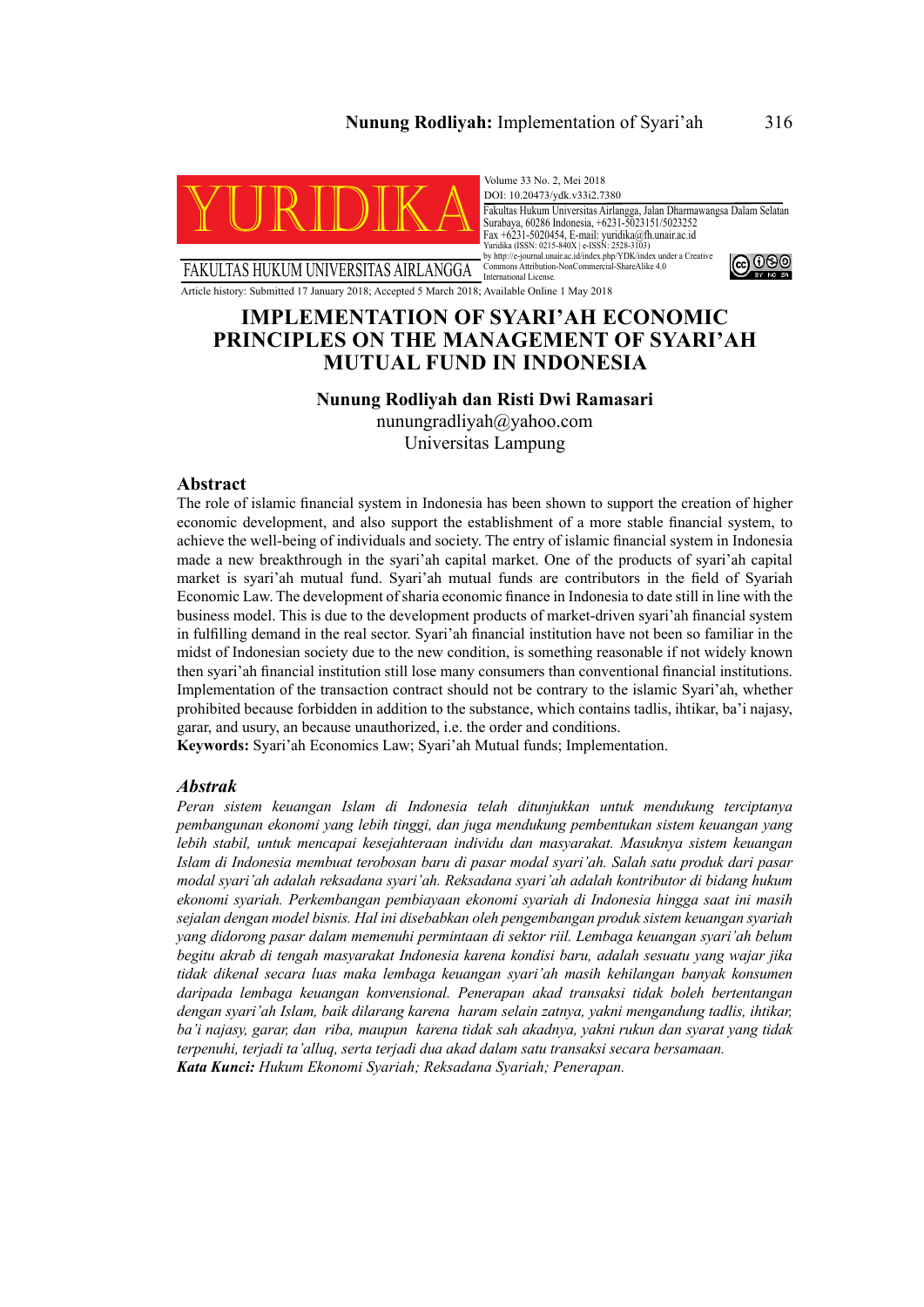### **Introduction**

The life of muslims is described in *fiqh*, not least in economic activity; Islam has given its own guidance.<sup>1</sup> To realize the islamic lifestyle system and institutions are required that embodied the values of islamic *syari'ah*. One form of embodiment of islamic *syari'ah* value is the establishment of *syari'ah* financial institutions. The establishment of *syari'ah* financial institutions is an effort toward the islamic life order especially on economic aspects. *Syari'ah* Financial Institution is one of the institutionalization of islamic doctrine that is currently mushrooming in the midst of modern Indonesian society.2 The sociological formation of institutions in the life of society is a process of crystallization of continuum types of norms. Institutionalization does not happen by chance and haphazard but through a long evolutionary process. *Riba* is forbidden in the *nas* after being understood by muslims is the norm after the process of usage, folkways, mores, and custom that became the guidelines of behavior of muslims then become part of social institutions.<sup>3</sup> Since the operation of islamic financial institutions in Indonesia in 1992 which marked with the establishment of Bank Muamalah Indonesia (BMI) means the Indonesian nation has had a new financial system free of *riba* (bank interest) that is using the system of profit sharing.

The development of sharia economic finance in Indonesia to date still in line with the business model. This is due to the development products of market-driven *syari'ah* financial system in fulfilling demand in the real sector.4 *Syari'ah* Financial Institution have not been so familiar in the midst of Indonesian society due to the new condition, is something reasonable if not widely known then *Syari'ah* Financial Institution still lose many consumers than conventional financial institutions. In

<sup>1</sup> Alie Yafie, *Fiqh Perdagangan Bebas* (Teraju 2003).[2-3].

<sup>2</sup> One of the fastest growing LKS is BMT, according to PINBUK data of 2001 in Indonesia there are 2938 BMTs. Heri Sudarsono, *Bank and Syariah Mutual Fund* (Econosia 2005).[99].

<sup>3</sup> A. Djazuli dan Yadi Janwari, *Lembaga-Lembaga Perekonomian Umat* (PT Raja Grafindo Persada 2002).[6-9]. 4

Syarifah Gustiawati Mukri, 'Langkah Strategis Optimalisasi Sistem Ekonomi Syariah' (2014) 1 Jurnal Filsafat dan Budaya Hukum <http://journal.uinjkt.ac.id/index.php/salam/article/ view/1521>.[17].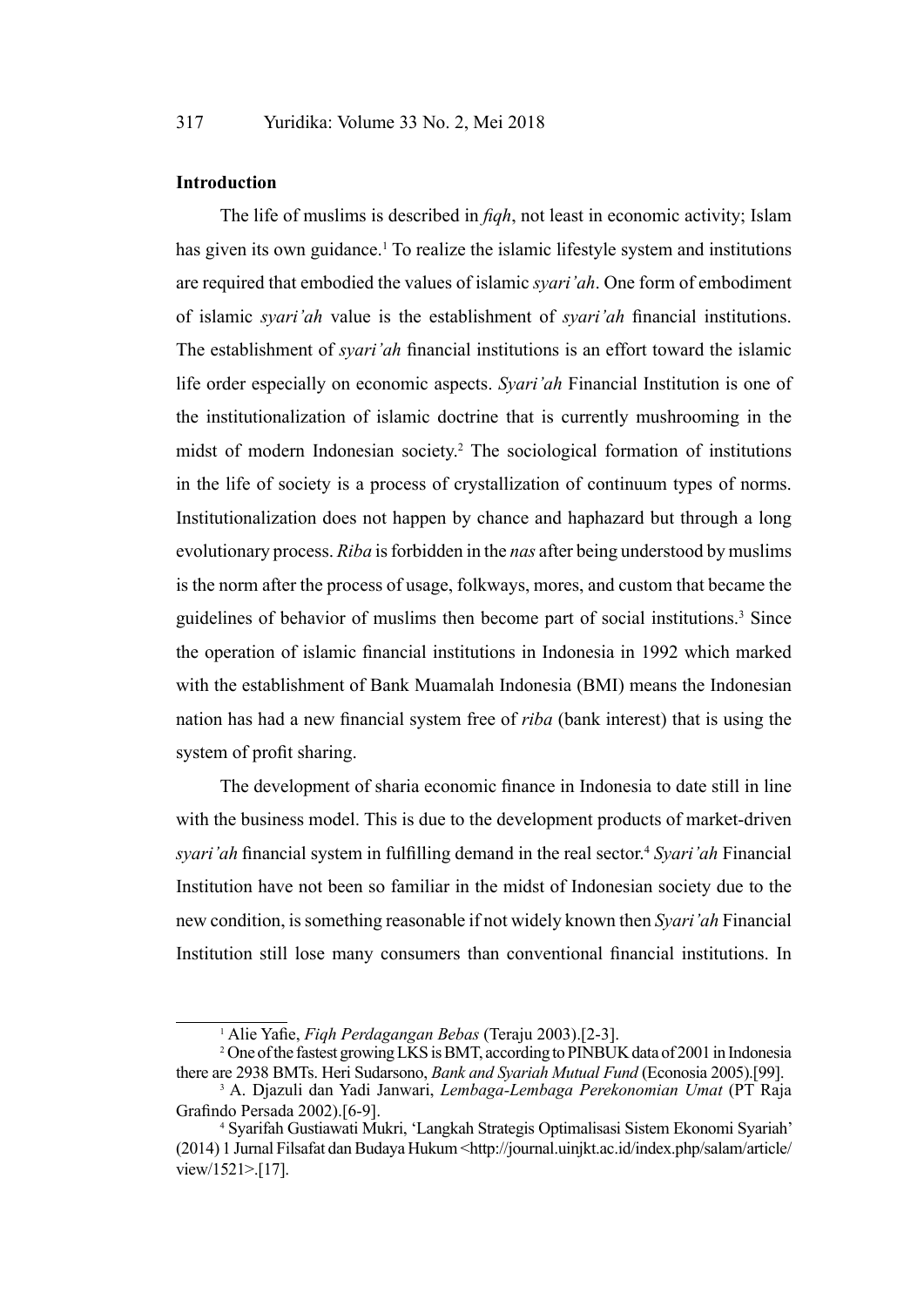addition to the still new understanding of the Indonesian people about *syari'ah* economy still minimal. Simply put, religious studies often done by muslims rarely discuss the economy of *syari'ah*. 5 Along with the growth of financial institutions *syari'ah* MUI issued a fatwa that interest, is *riba* is unlawful law. Set up a friend in a conventional financial institution for an existing region of *Syari'ah* Financial Institution forbidden.<sup>6</sup> Observing the MUI pronouncement on bank interest gives an illustration that bank interest forbid pay attention too many aspects not based on the normative aspects of islamic law alone. In pronouncements issued by islamic mass organizations such as NU, Muhammadiyah, is also very concerned about other aspects. Like conventional markets in general, the stock market is a meeting place for sellers and buyers, since the definition of a market is a means of bringing together buyer and seller activity for a commodity or service. What is traded in capital markets is capital or funds.7 Thus, capital markets bring together the seller of capital/funds with the buyer of capital or funds.<sup>8</sup>

Based on the provisions of the *syari'ah* system, the capital market is part of muamalah activity. Transactions within the capital market are permitted so long as there are no transactions that are contrary to the provisions outlined by the *syari'ah*. If viewed from the history in Indonesia, *syari'ah* capital market is a new market and newly known by the people of Indonesia when compared with capital markets that have been there. Nevertheless, in the presence of *halal* from the market to increase the participation in the *syari'ah* capital market, then in the future *syari'ah* capital market Indonesia is very wide open to become one of the best investment world choice. Fathurrahman Djamil explained that the syariah capital market was officially launched in Indonesia on march 14, 2003 simultaneously with the signing of MOU between BAPEPAM-LK and the National *Syari'ah* Council of Indonesian Ulama

<sup>5</sup> A Qodri Azizy, *Membangun Fondasi Ekonomi Umat* (Pustaka Pelajar 2005).[32]. 6 MUI, 'Decision of Fatwa of Indonesian Ulema Council Number 1 of 2004 on Interest

<sup>(</sup>Intersat/Fa'idah)' (*Majelis Ulama Indonesia*, 2017) <http://www.mui.or.id> accessed 14 June 2017. 7 Nasarudin Irsan dan Indra Surya, *Aspek Hukum Pasar Modal Indonesia* (Kencana 2007).[10].

<sup>8</sup> Sumantoro dalam Khaerul Umam, *Pasar Modal Syari'ah Dan Praktik Pasar Modal Syari'ah* (Pustaka Setia 2013).[34].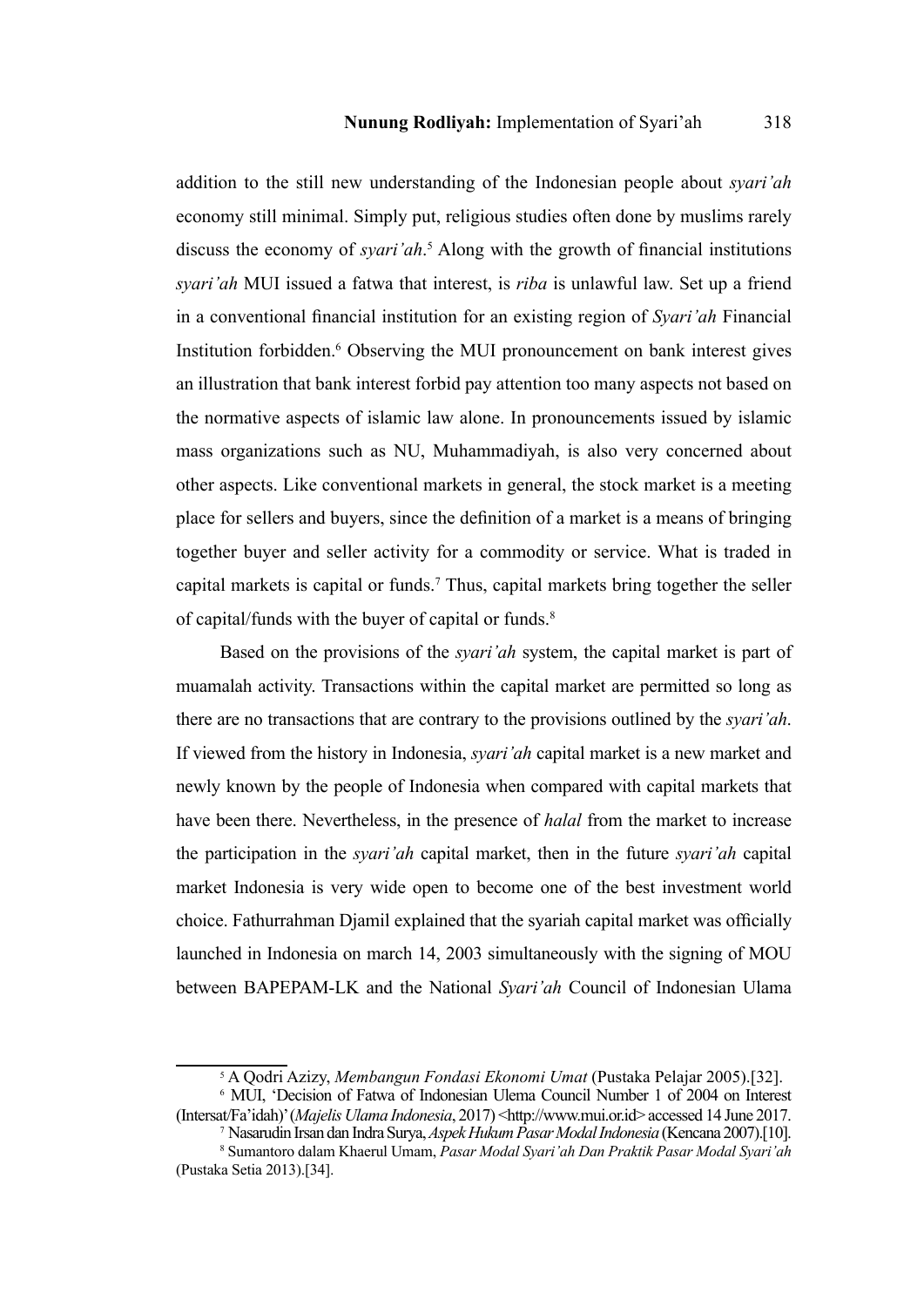Council (DSN-MUI). Although it was launched since 2003, but syariah capital market instruments have been present in Indonesia in 1997. This is marked by the launch of Danareksa *Syari'ah* on July 3, 1997 by PT. Danareksa Investment Management.

The development of syariah capital market of Indonesia started with the issuance of *syari'ah* mutual fund in 1997. Mutual funds are the containers used to raise funds from the investors to be invested in securities portfolios and investment managers.<sup>9</sup> Then followed by the emergence of Jakarta Islamic Index (JII) in 2000 and the issuance of *mudharabah syari'ah* bonds in 2002. In order to provide legal certainty, Bapepam-LK issued a package of syariah capital market regulation in 2006 and List of *Syari'ah* Securities (DES) in 2007. This has strengthened the infrastructure of *syari'ah* capital market. In 2008, the government first issued Government *Syari'ah* Securities (SBSN). Furthermore, to facilitate investors who want to transact *syari'ah* securities such as *Syari'ah* and *Syari'ah* Exchange Traded Funds (ETF) *syari'ah* has launched *syari'ah* online trading system in 2011 under 5% compared to total product (*Syari'ah* and conventional) in circulation.

Many muslims in Indonesia are still hesitant *halal-haram* investing mutual funds . Many are not yet sure whether mutual funds are not against islamic norms. To answer this doubt, the National *Syari'ah* Council of the Indonesian Ulema Council (DSN MUI) has actually issued a fatwa. 20/DSN-MUI/IV/2001 which allows muslims to invest in mutual funds , especially *syari'ah* mutual funds . Bapepam and LK Rules Number IX.A.13 *syari'ah* Mutual funds are defined as mutual funds as referred to in the Capital Market Law and its implementing regulations whose operations are not inconsistent with the principles of *syari'ah* in the capital market. *Syari'ah* mutual funds , like mutual funds , are generally an investment alternative for investors, especially small investors and investors who do not have much time and expertise to calculate risks to their investments. Mutual funds designed as a means to raise funds from people who have the capital, have a desire to make investments, but only have the time and knowledge are limited. Compared with

<sup>9</sup> Aini Masruroh, 'Konsep Dasar Investasi Reksadana' (2014) 1 Jurnal Filsafat dan Budaya Hukum.[85].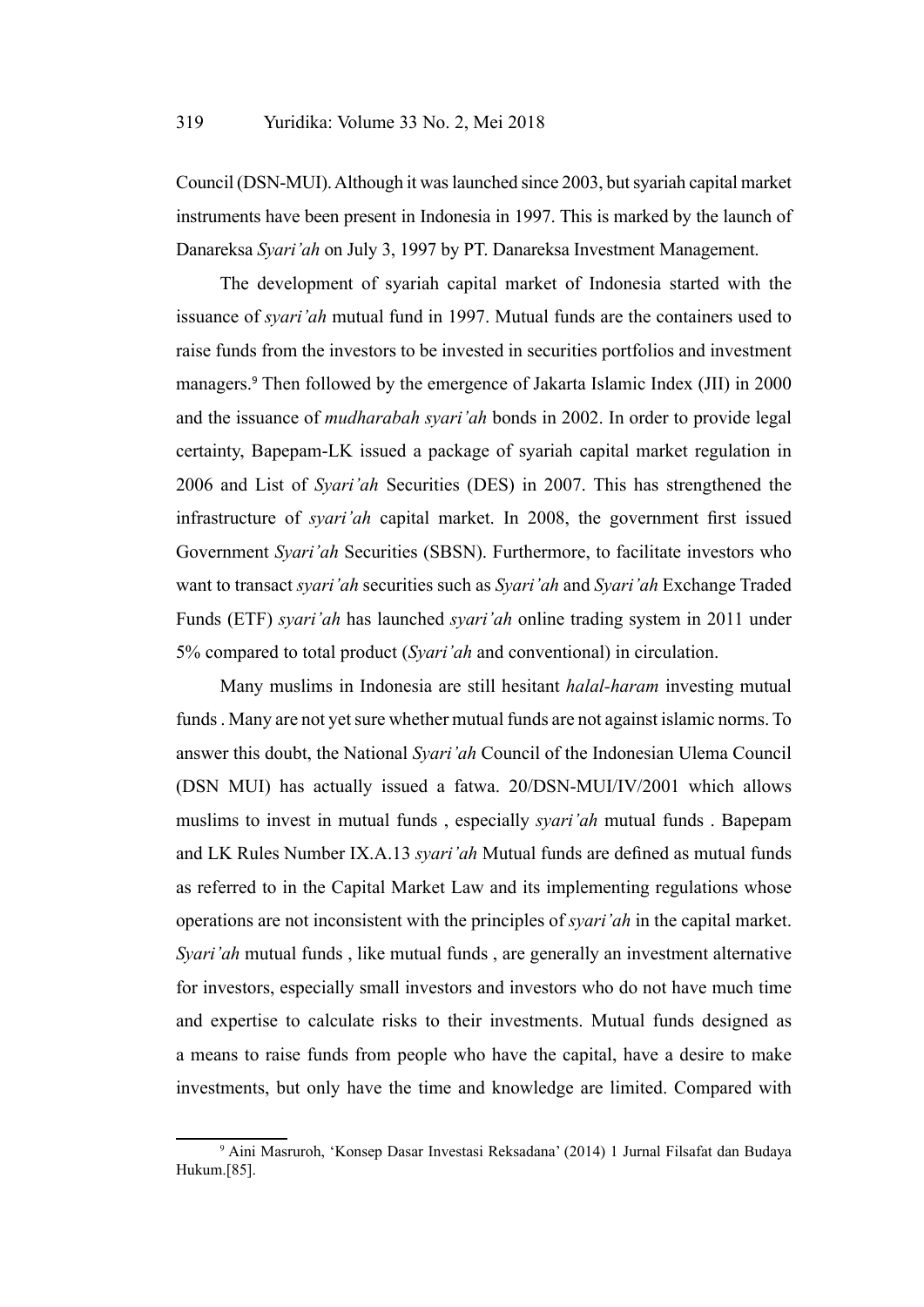conventional types of mutual funds , the development of *Syari'ah* mutual funds can still be said to lag far behind. Asset Under Management (AUM)/The amount of managed funds for *syari'ah* mutual funds actually shrank from Rp 12 trillion in early April 2015 to Rp 10.2 trillion in April 2016 or declined by about 15%. The decline was driven by the performance of *syari'ah* mutual funds that are declining followed by investors who attract funds.

Despite declining the last 1 year development RDSy 10 years since 2006 is arguably phenomenal. Beginning in April 2006 there were only 17 RDSy with managed funds of Rp 474 billion, in April 2016 this number grew to 90 RDSy with a managed fund of Rp 10.2 trillion or growing 20 times, a fantastic figure. Growth in managed funds is supported by the yield of *syari'ah* sector which had skyrocketed the commodity boom period 2007-2012 thus attracting the public interest to start trying to invest into RDSy. Plus RDSy can also be obtained through several Banks as a sales agent so as to expand its distribution.10 The Financial Services Authority as a regulator is continuously committed to encouraging the syariah mutual fund industry to continue to grow, as seen from the Financial Services Authority Regulation Number 19/POJK.04/2015 on Issuing and Requirements of *Syari'ah* Mutual funds . In this regulation, the new breakthrough is about *syari'ah*-based sukuk and *syari'ah*based *syari'ah*-based securities (known as global *syari'ah* funds) *syariah*-based *syari'ah* funds themselves are similar to fixed income mutual funds *Syari'ah* which already exists but in addition to investing in *sukuk* and securities syari'a countries are also permitted to invest in commercial *syari'ah* securities. This regulation opens the way for *syari'ah* mutual funds to provide funding for real sector projects to small and medium enterprises in accordance with *syari'ah* principles, the requirement that these securities get investment grade ratings from rating agencies. Although the concept is interesting but until now there is no investment manager who publish it because the financing of the real sector has a more complex risk.

<sup>10</sup> Wawan Hendrayana, 'Kondisi Terkini Reksadana Indonesia' (*Infovesta*, 2015) <https:// www.infovesta.com/index/article/articleread/9bed87e8-d289-4958-903d-789d82073d11> accessed 25 November 2016.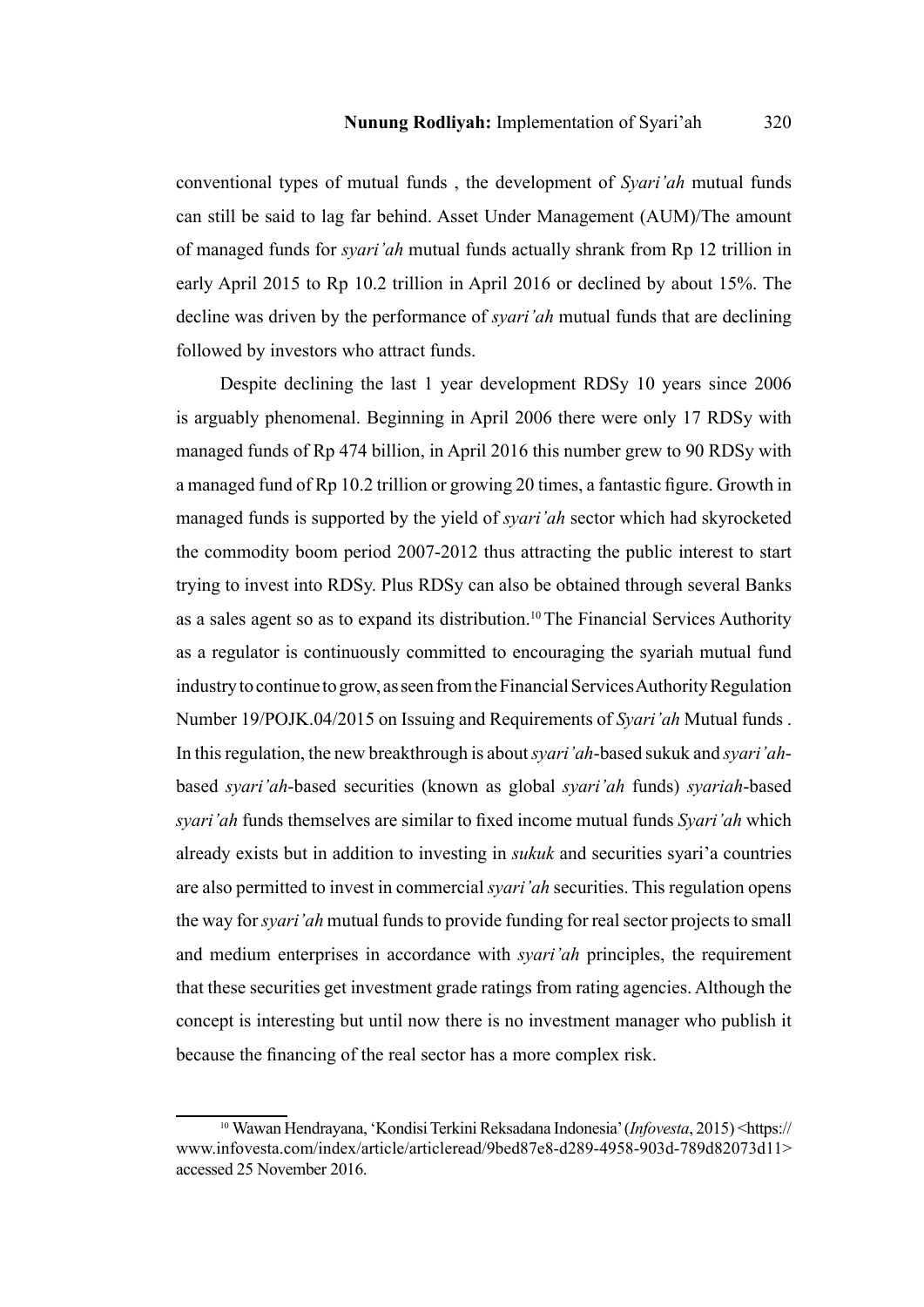The problems in this research are what is the interpretation of the regulation of sharia economic principles in Indonesia?, and how is the management of *Syari'ah* Mutual funds based on *Syari'ah* economic principles in Indonesia?

### *Syari'ah* **Capital Market**

The definition of capital market in accordance with Law Number 8 of 1995 concerning Capital Market (UUPM) is an activity concerned with the public offering and securities trading, public company related to the securities it publishes, as well as institutions and professions relating to *muamalah* securities. Implementation of *syari'ah* principles in the capital market must be based on Al Quran as the highest source of law and Hadith of Prophet Muhammad SAW. Furthermore, from both sources of law, the scholars do the interpretation of *syari'ah* capital market which is then called the science of jurisprudence. One of the discussions in the science of *fiqh* is the discussion of muamalah, namely the relationship among fellow human-related trade. Based on that the activities of *syari'ah* capital market developed with the basis of *fiqh.*

Capital Market Instruments in Indonesia are shares, shares are stocks or stocks are proof of ownership of capital in a limited liability company. In transactions purchased on the stock exchange, stocks are often also called shares is the most dominant instrument traded. Bonds are proof of debt from an issuer that is guaranteed by the insurer containing the promise of interest or other appointments and repayment of the principal on the due date. Mutual fund, according to Law Number 8 of 1995 Concerning Capital Market, mutual fund is a vessel used to raise funds from the investor community to be invested in securities portfolio by the investment manager. Warrant by law is the securities issued by a company, which entitles the securities trader to order shares of the company at a specified price, with a period of six months or more.

The *syari'ah* capital market instruments in Indonesia are *syari'ah* Share,<sup>11</sup> the term stock can be interpreted as a certificate of capital participation from a person

<sup>11</sup> Burhanuddin S, *Aspek Hukum Lembaga Keuangan Syari'ah* (Graha Ilmu 2010).[35].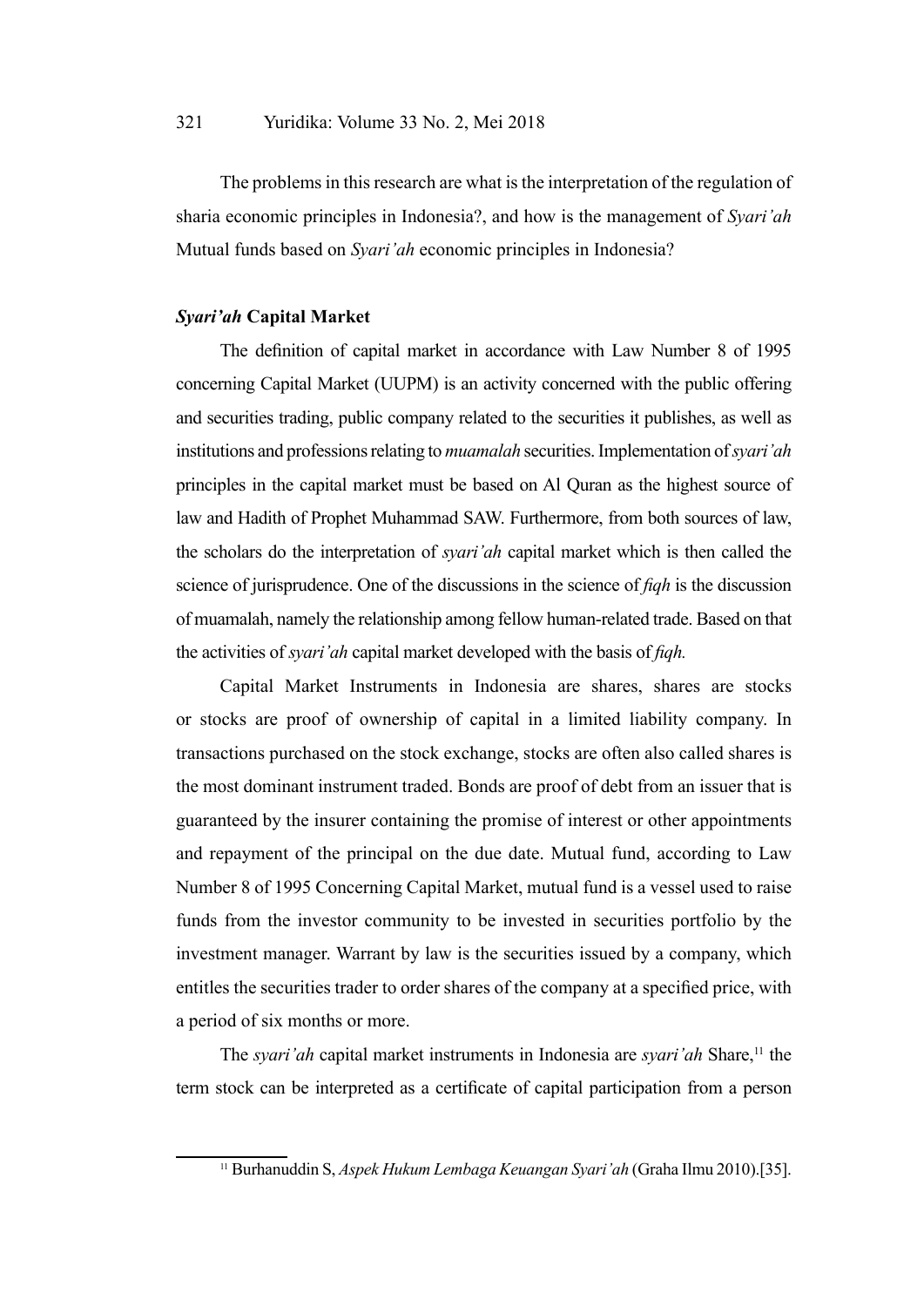or a legal entity against a company. Shares are a written proof for investors to the ownership of a company that has gone public. Through the purchase of shares in certain amounts, the stakeholder has the right and obligation to share the results and risks with the entrepreneurs, attend the General Meeting of Shareholders and even take over the ownership of the company. *Syari'ah* bonds are letters of cooperation that have a more diverse scope than just a letter of recognition of debt. The diversity is influenced by the various contracts that have been used. *Such as mudaraba, murabaha, salam, istishna*and*ijara. Syari'ah* mutual funds are mutual funds operating under the terms and principles of islamic *syari'ah*, either in the form of a contract between the custodian bank as the owner of the property (*shalib al-mal/rabb al-mal*) with the Investment Manager, as well as the management of the investment fund as the representative of *shalib Al-mal*, or between the Investment Manager as the representative of *shalibal-mal* with the holders of the participation unit.

*Syari'ah* Asset Backed Securities are securities issued by the EBA sharia collective investment contract whose portfolio consists of financial assets in the form of claims arising from commercial paper, invoices arising in the future, the sale and purchase of physical assets held by a financial institution, investments guaranteed by the government, means of increasing investment or cash flows and equivalent financial assets, in accordance with the principles of *syari'ah*. Pre-emptive Rights (rights issue), the Fatwa DSN-MUI Number: 65/DSN-MUI/III/2008 regarding Pre-emptive Rights (HMETD) ensures that the halal investment in capital markets does not stop only on securities instruments named shares, but also on derivative products. The derivative product (derivative) rated according to the DSN criterion is (HMETD). Products that are inherent and inherent with the parent product it becomes investment products that already meet the criteria of DSN. *Syari'ah* warrant, the Fatwa DSN-MUI Number: 65/ DSN-MUI/III/2008 regarding Pre-emptive Rights (HMETD) ensures that the halal investment in capital markets does not stop only on securities instruments named shares, but also on derivative products. The derivative product (derivative) rated according to the DSN criterion is (HMETD). Products that are inherent and inherent with the parent product it becomes investment products that already meet the criteria of DSN.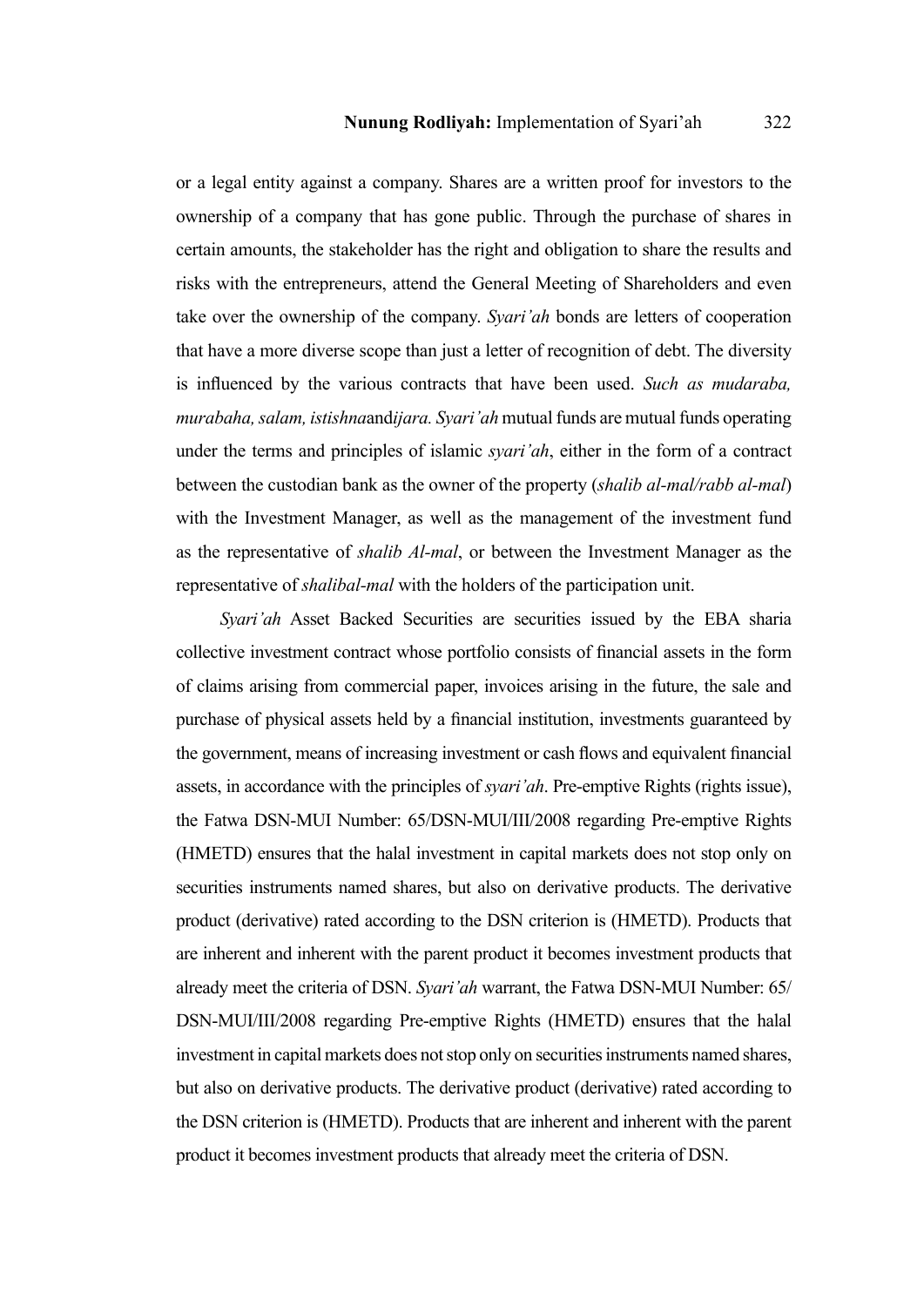### **Interpretation of Sharia Economy Principles in Indonesia**

According to M. A. Mannan *syari'ah* economy is a social science studying the economic problems of society inspired by *syari'ah* values. So in his journey according to mannan argue that *syari'ah* economics is positive and normative economics, because both are interconnected in forming a good economy in its evaluation later.12 However, in many ways related to finance, Islam has several principles that distinguish it from other economic systems:<sup>13</sup>

- 1. Principle of Tawheed, good Tawheed is expected to form integrity that will help the formation of good goverment. The principle of faith becomes the ultimate foundation that sustains for other principles. The awareness of tauhid will lead to the belief of the afterlife simultaneously, so that an economic actor does not pursue material gain alone. Another positive impact of the principle of monotheism in the islamic economic system is the anticipation of all forms of monopoly and concentration of economic power in a person or one group only
- 2. Principle of Justice, implementation of justice in economic activity is in the form of rules of interaction and transaction principle that prohibits the existence of elements:14 a) *Riba*, is one hurdle that is often tempting many people to gain profit. Islam forbids usury in all its forms, as it contradicts the principles of humanity, brotherhood and compassion, b) *Maysir*, *Maysir* language with the meaning *qimar*, meaning gambling, that is all forms of speculative behavior or the chances. Islam forbids all forms of gambling. This is because gambling with all its forms contains speculative elements and leads to a great deal of harm. c) *Gharar*, it is simply concluded that the *gharar* is related to the lack of clarity about something in a transaction. d) *Haram*, Economic activity, in the *syari'ah* financial system, as a subdivision of *mu'amalah* study entered into the *ammah* worship group. Where, the rules of governance are more general. According to

<sup>12</sup> Mustafa Edwin, *Pengenalan Eksklusif Ekonomi Syari'ah* (Kencana Perdana Media Group 2006).[17].

<sup>13</sup> Mursal dan Suhadi, 'Implementasi Prinsip Islam Dalam Aktivitas Ekonomi: Alternatif Mewujudkan Keseimbangan Hidup' (2015) 9 Jurnal Penelitian.[71-72].

<sup>14</sup> *ibid.*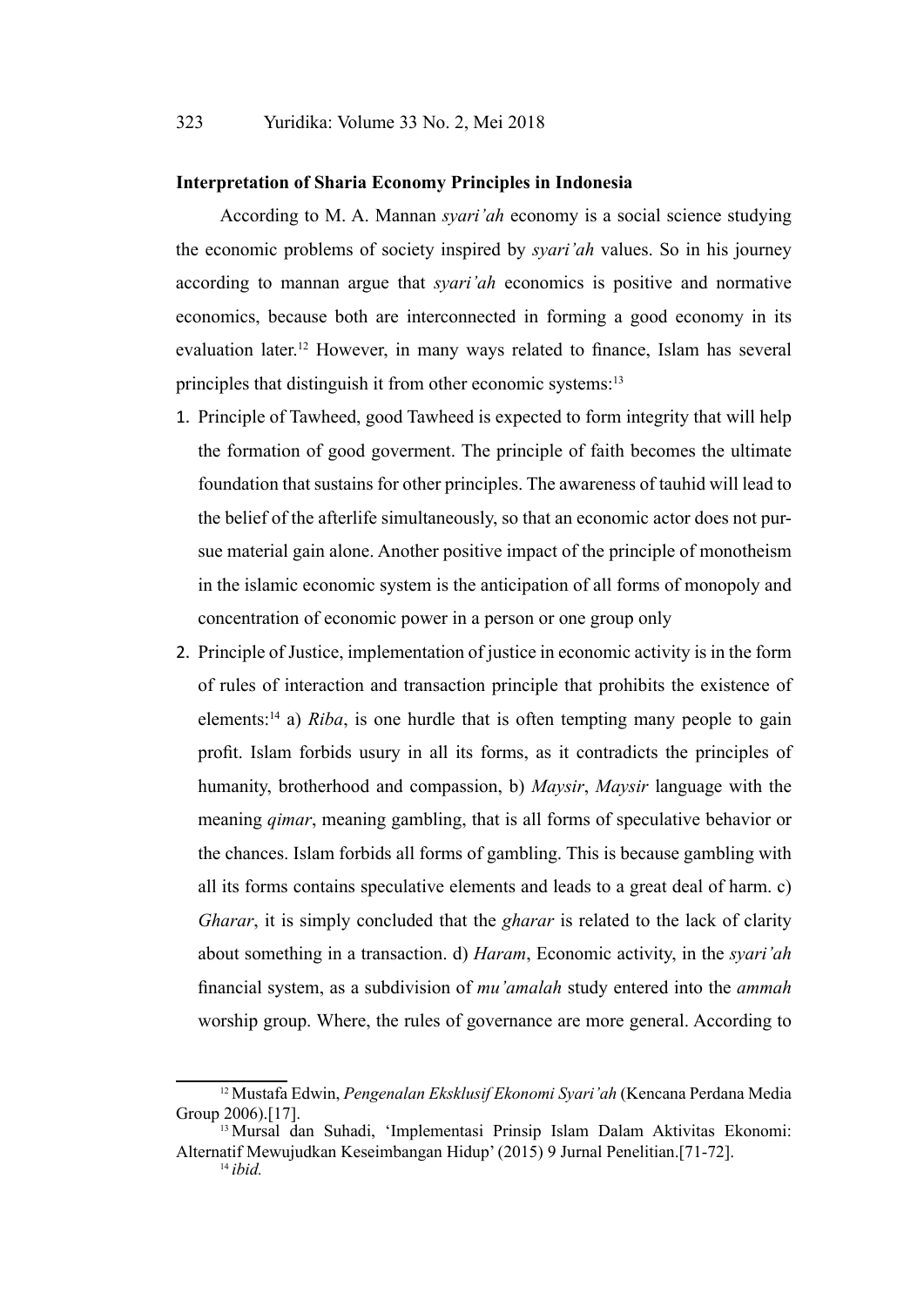the Hanafi cleric, the prohibition within islamic law consists of two categories, namely material prohibitions (matter, substance, or object) and prohibition due to external factors.

3. Principles of Maslahat, economic activity is considered to meet the maslahat if it meets two elements, namely the obedience (kosher) and useful and bring goodness (thayyib) for all aspects are integral. Thus, such activity will certainly not cause harm.

The regulation of *syari'ah* economic principles in Indonesia is regulated in Al-Qur'an, Sunnah Rosul, Ijtihad, and the DSN-MUI Fatwa and compilation of islamic law. Basically sharia economic principles are in the field of Banks and Non-Bank financial institutions. Because it is regulating the principles of *syari'ah* economy is not only regulated by a single law.

- 1) Legislation in the field of Bank Financial Institution.
	- a. Law: Law No.10 of 1998 on Amendment to Law No.7 of 1992 on Banking;
	- b. Law No.21 Year 2008 on *Syari'ah* Banking;
	- c. Bank Indonesia Regulation;
	- d. Financial Services Authority Regulation Number 19/POJK.04/2015 On Issuing and Requirements of *Syari'ah* Mutual funds.
- 2) Legislation in the field of Bank Financial Institutions.
	- a. Insurance: Law No.40 of 2014 on Insurance, PP No.39 of 2008 on the Second Amendment of PP No.73 of 1992 on the Implementation of Insurance Business;
	- b. *Syari'ah* Pawnshop (Rahn): Fatwa DSN-MUI Number: 25/DSN-MUI/ III/2002 on Rahn and Fatwa DSN-MUI Number: 26/DSN-MUI/III/2002 on Rahn Gold.

# **Management of Sharia Mutual Funds Based on The Sharia Economics Principles in Indonesia**

There are two important things to consider in measuring the performance of sharia mutual funds, namely:<sup>15</sup> the rate of return obtained is equal to or greater than a certain portfolio yield rate with a risk equal to or less than the market risk level.

<sup>15</sup> Nur Aini Kandarisa, 'Perkembangan Dan Hambatan Reksadana Syari'ah Di Indonesia: Suatu Kajian Teori' (2014) 2 Jurnal Akutansi Unesa <http://jurnalmahasiswa.unesa. ac.id/index.php/jurnal-akuntansi/article/view/6790>.[8-9].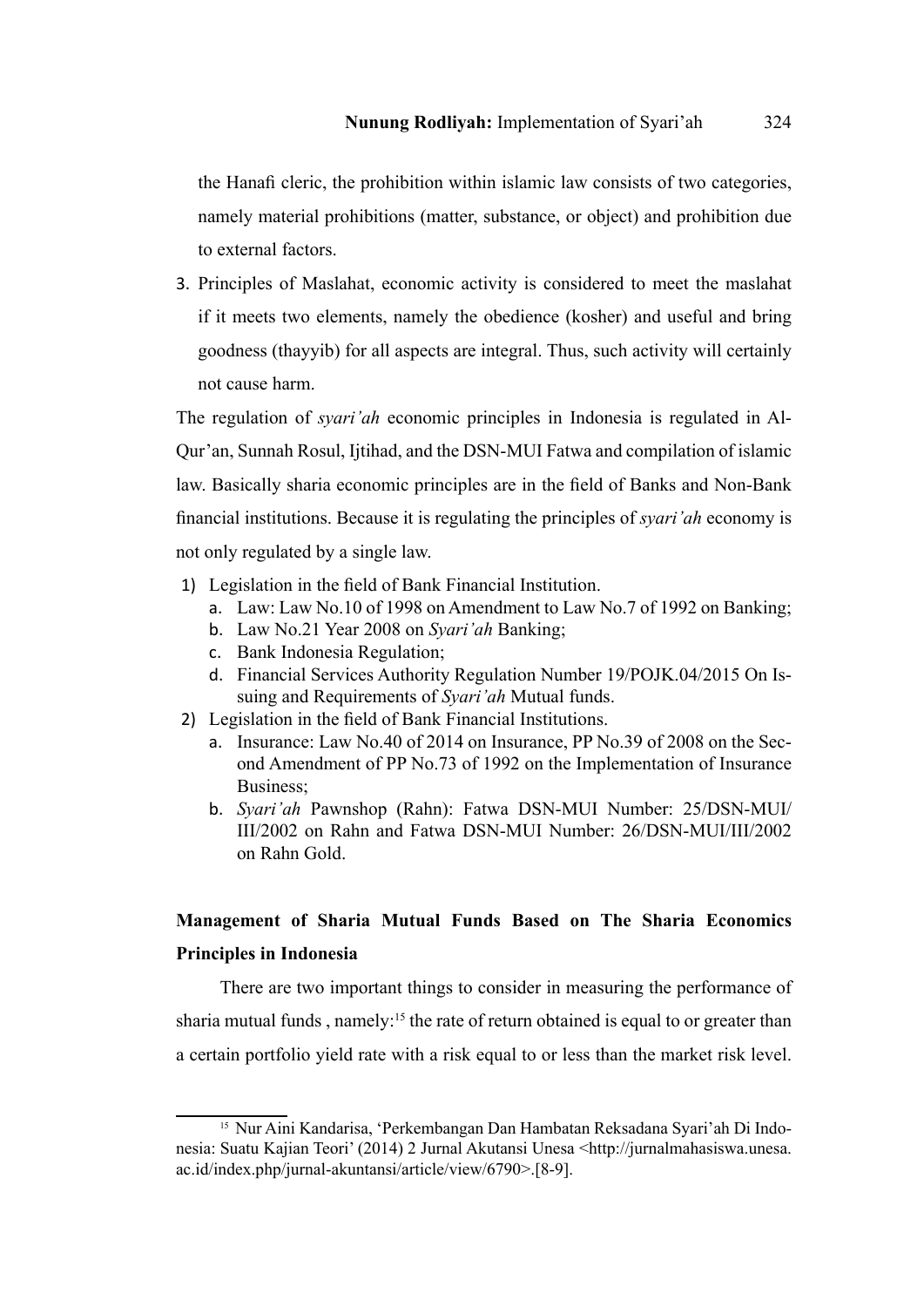Diversify so as to minimize the risk that is not systematic measured by calculating the correlation between the level of mutual funds yield *syari'ah* with the results of capital market portfolio. *Syari'ah* mutual fund performance does not always guarantee good performance, but *syari'ah* mutual funds guarantee performance in accordance with the principles of *syari'ah* and lawful. *Syari'ah* mutual fund performance depends on how the role of investment manager to operate its performance system and maintain creditability. Good and bad performance of mutual funds can affect the growth of net asset value; if the performance is good then the value of net assets will rise so as to increase the investment value to the holder of participation unit. While the investment performance is bad then the net asset value will decrease, thus decreasing the investment value owned by the investor. In the character of the instrument of mutual fund investment *syari'ah* is not much different from conventional mutual fund.16

*Syari'ah* mutual funds are based on sharia principles, a simple process of mutual fund investment management *syari'ah* can be described as follows:



Above picture describes the process of managing *syari'ah* mutual funds , the supervisor of *syari'ah* is an institution authorized to examine, explore and formulate the value and principles of sharia law in the form of fatwa to be used as guidance

<sup>16</sup> *ibid*.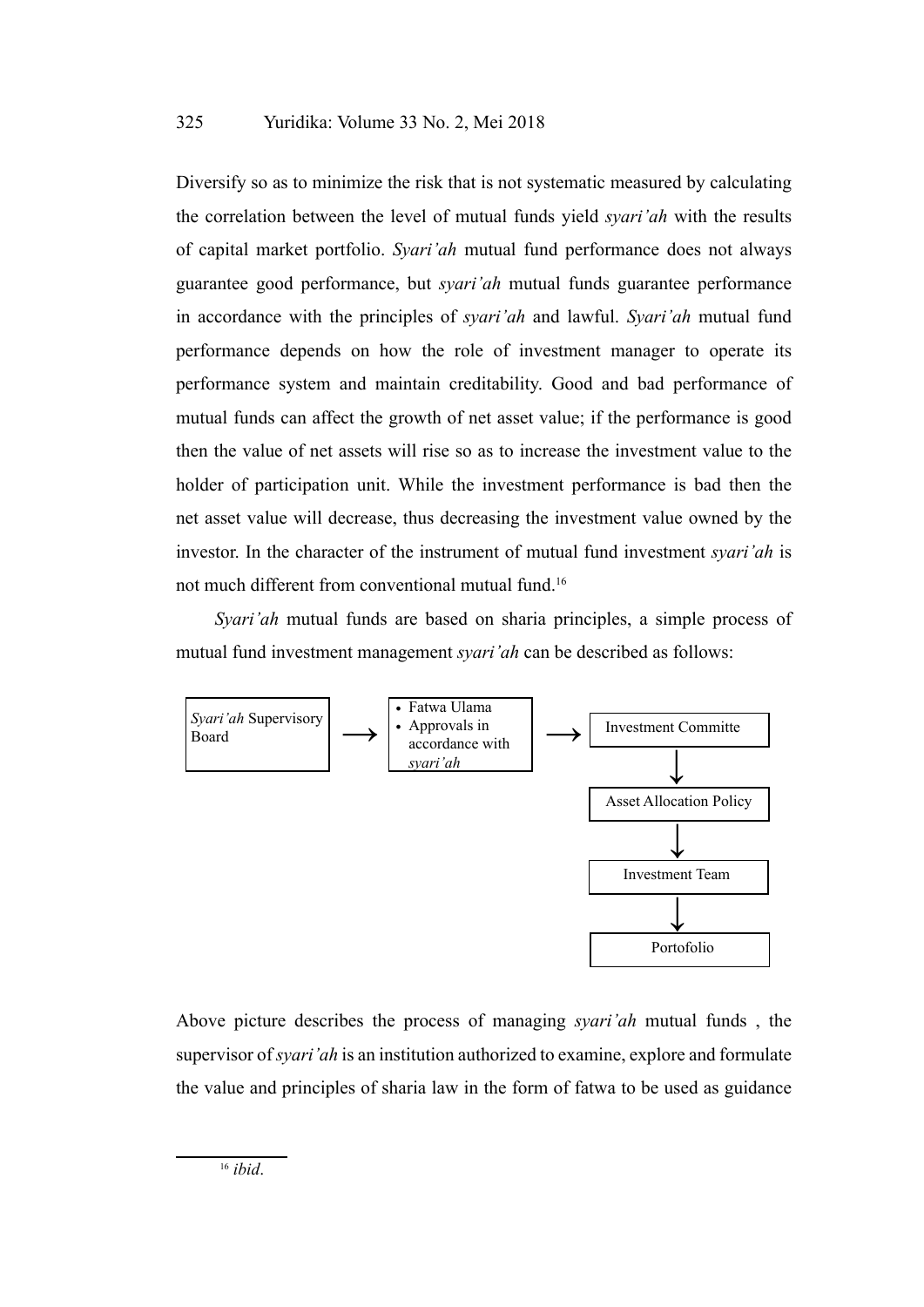in transactions activities that occur in *syari'ah* financial institutions' Ah and agree on the effects in accordance with the principles of *syari'ah*. The guidelines are used by the investment committee to formulate the objectives, policies and investment strategies which are then implemented by the investment team in the form of securities portfolio in accordance with the principles of *syari'ah*. 17

In mutual fund contracts involves two parties who each have certain rights and obligations. The relationship between the parties in mutual funds is not a creditor relationship with the debtor, but a partnership relationship between the parties of investors/investors with the investment manager who acts as a fund manager (*mudharib*).18 In general, the operational mechanism in shariah mutual funds can be divided into two, namely between the investor and the investment manager and between the investment manager and the investment user. The operational mechanism between investor and investment manager is done by wakalah system. While the operational mechanism between investment managers and investment users is done with mudarabah system.<sup>19</sup>

In conducting transactions *syari'ah* mutual funds are not allowed to perform speculation actions, which contain *gharar* such as *najsy* (bogus supply), *ihtikar* and other speculative acts. "Bukhari and Muslim narrated from Ibn Umar who said that Prophet Muhammad SAW forbade an-Najsy (bid something not to buy but raise prices)" Mutual fund transaction products in general such as spot, forward, swap, option and other products Usually done mutual funds should be the subject of research and assessment of *shariah* mutual funds. To discuss issues that require research and assessment, such as selecting investment companies, income purification, and profit sharing formulas and so on, a Sharia Supervisory Board appointed by the MUI should be established.

 $\overline{17}$ *ibid.*[7].

<sup>18</sup> M. Rasyid Ridha, 'Peranan Reksadana Syari'ah Dalam Peningkatkan Investasi Di Indonesia,Transparency' (2013) 2 Jurnal Hukum Ekonomi <https://jurnal.usu.ac.id/index. php/transparency/article/view/3924>.[4].

<sup>19</sup> Hanif, 'Reksa Dana Syari'ah' (2010) 2 Fakultas Syari'ah IAIN Raden Intan Lampung.[27].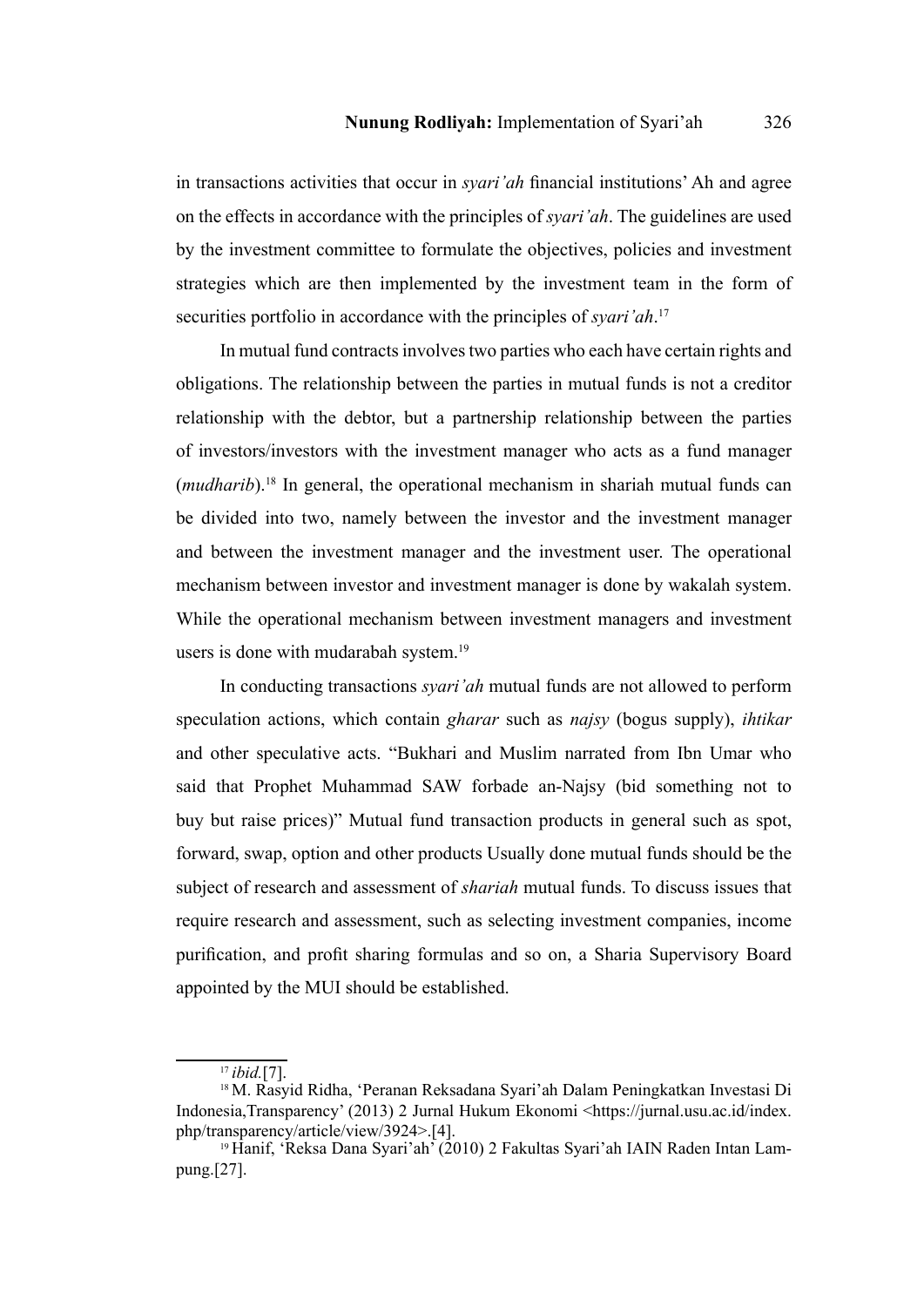### 327 Yuridika: Volume 33 No. 2, Mei 2018

The return on investment in mutual property owned by investors in *syari'ah* Mutual Fund is distributed proportionally to the investors. The investment proceeds should be cleared from non-halal elements, so the investment manager must separate the income share that contains the non-halal elements of the halal (*tarfiq al-halal min al-haram*). revenue. Therefore, short term placements on unconventional conventional giro will be cleared through the cleansing process. Economics. syariah which are applied in regulations and management mutual funds syariah based on a postulate Arro'yu or with ijtihad with the methods ijtihad problems for public interest.

### **Conclusion**

Based on the results of research and discussion above, it can be concluded as follows: there are three principles of *syari'ah* economy namely the principles of Tawheed, principles of justice, and the principles of welfare. The regulation of *syari'ah* economic principles in Indonesia is regulated in the DSN-MUI Fatwa and compilation of economic islamic law. Basically sharia economic principles are in the field of financial institutions of Banks and Non-Bank financial institutions. Because it is regulating the principles of *syari'ah* economy is not only regulated by a single law economics. *Syari'ah* for the management mutual funds *syari'ah* in ijtihad through Ar- ro' yu or with ijtihad to the question of the problem.

The mechanism of transactions in investing through mutual funds *syari'ah* should pay attention to things that are not against the islamic *syari'ah*. The application of the transaction contract must not be contradictory to the islamic *syari'ah*, whether prohibited because forbidden in addition to the substance, which contains *tadlis*, *ihtikar*, *ba'i najasy, garar*, and usury, as well because unauthorized, unfulfilled conditions, ta'alluq occurs, and there are two contracts in one transaction simultaneously.

### **Bibliography**

### **Books**

A. Djazuli dan Yadi Janwari, *Lembaga-Lembaga Perekonomian Umat* (PT Raja Grafindo Persada 2002).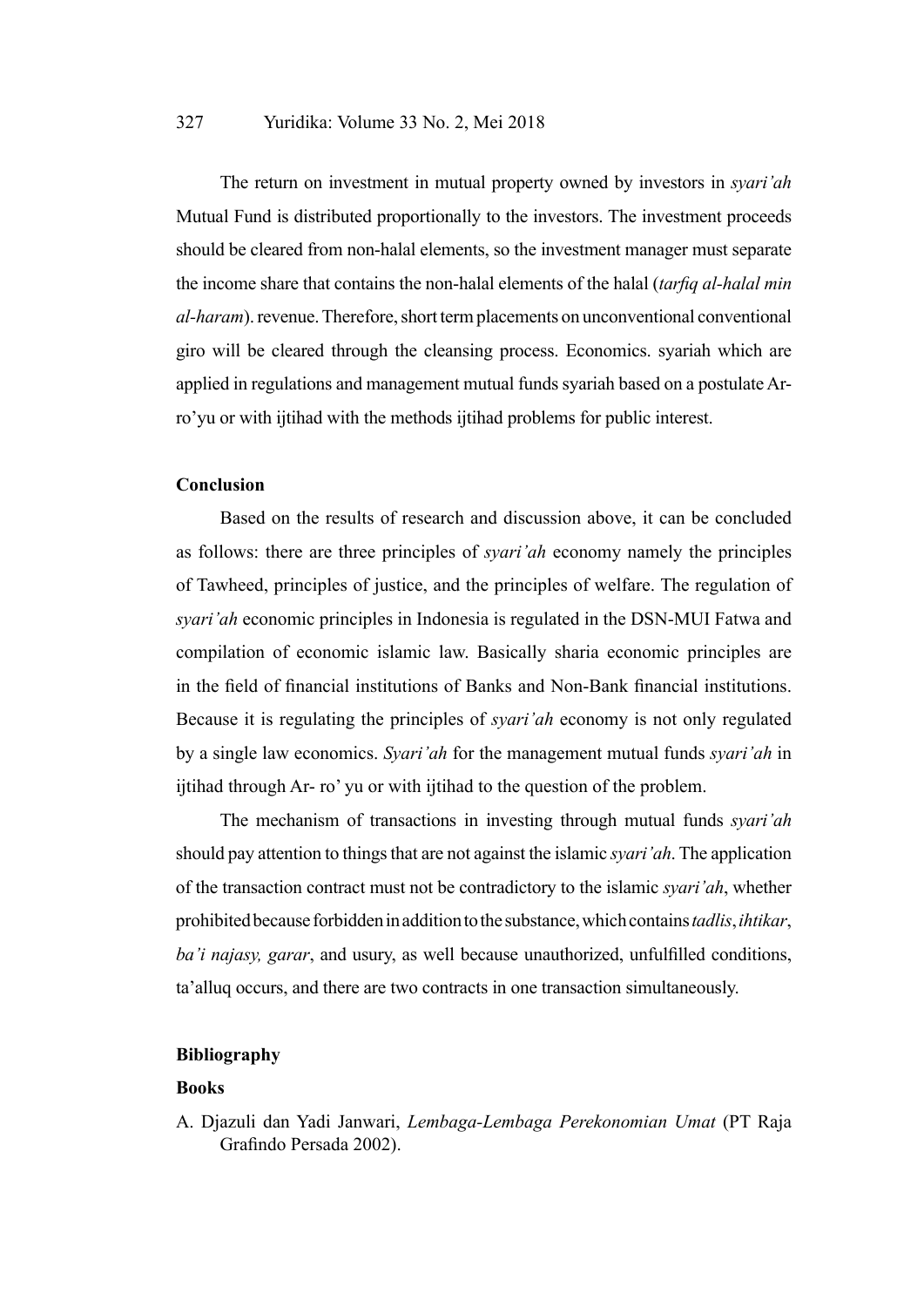Alie Yafie, *Fiqh Perdagangan Bebas* (Teraju 2003).

Azizy AQ, *Membangun Fondasi Ekonomi Umat* (Pustaka Pelajar 2005).

- Burhanuddin S, *Aspek Hukum Lembaga Keuangan Syari'ah* (Graha Ilmu 2010).
- Heri Sudarsono, *Bank and Syariah Mutual Fund* (Econosia 2005).
- Mustafa Edwin, *Pengenalan Eksklusif Ekonomi Syari'ah* (Kencana Perdana Media Group 2006).
- Nasarudin Irsan dan Indra Surya, *Aspek Hukum Pasar Modal Indonesia* (Kencana 2007).
- Sumantoro dalam Khaerul Umam, *Pasar Modal Syari'ah Dan Praktik Pasar Modal Syari'ah* (Pustaka Setia 2013).

### **Journals**

- Aini Masruroh, 'Konsep Dasar Investasi Reksadana' (2014) 1 Jurnal Filsafat dan Budaya Hukum.
- Hanif, 'Reksa Dana *Syari'ah*' (2010) 2 Fakultas *Syari'ah* IAIN Raden Intan Lampung.
- M. Rasyid Ridha, 'Peranan Reksadana *Syari'ah* Dalam Peningkatkan Investasi Di Indonesia,Transparency' (2013) 2 Jurnal Hukum Ekonomi <https://jurnal. usu.ac.id/index.php/transparency/article/view/3924>.
- Mursal dan Suhadi, 'Implementasi Prinsip Islam Dalam Aktivitas Ekonomi: Alternatif Mewujudkan Keseimbangan Hidup' (2015) 9 Jurnal Penelitian.
- Nur Aini Kandarisa, 'Perkembangan Dan Hambatan Reksadana *Syari'ah* Di Indonesia: Suatu Kajian Teori' (2014) 2 Jurnal Akutansi Unesa <http:// jurnalmahasiswa.unesa.ac.id/index.php/jurnal-akuntansi/article/view/6790>.
- Syarifah Gustiawati Mukri, 'Langkah Strategis Optimalisasi Sistem Ekonomi Syariah' (2014) 1 Jurnal Filsafat dan Budaya Hukum <http://journal.uinjkt. ac.id/index.php/salam/article/view/1521>.

### **Websites**

MUI, 'Decision of Fatwa of Indonesian Ulema Council Number 1 of 2004 on Interest (Intersat/Fa'idah)' (*Majelis Ulama Indonesia*, 2017) <http://www. mui.or.id> accessed 14 June 2017.